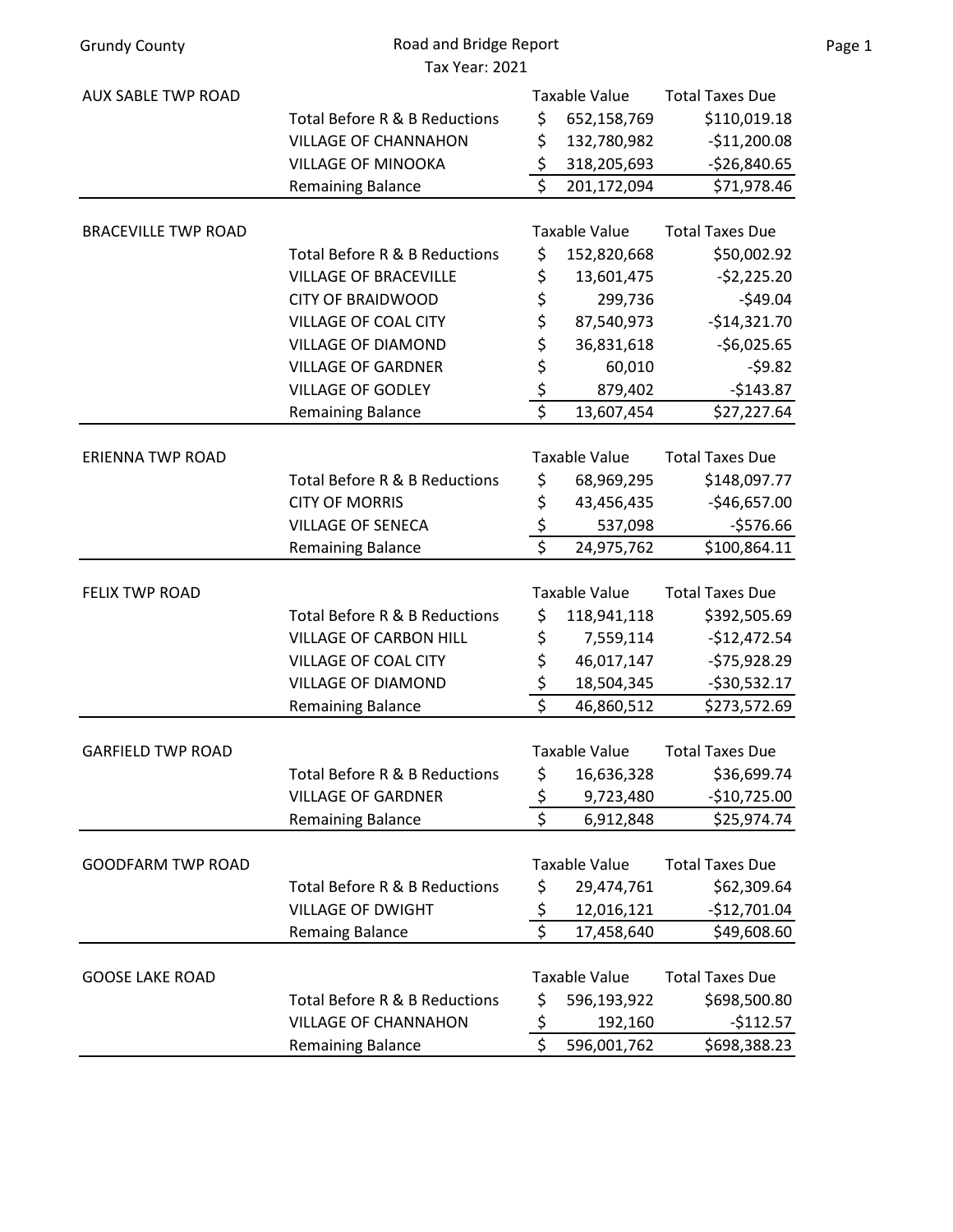| <b>GREENFIELD TWP ROAD</b> |                                |                         | Taxable Value        | <b>Total Taxes Due</b> |
|----------------------------|--------------------------------|-------------------------|----------------------|------------------------|
|                            | Total Before R & B Reductions  | \$                      | 25,231,404           | \$58,198.76            |
|                            | VILLAGE OF EAST BROOKLYN       | \$                      | 1,970,938            | $-52,273.08$           |
|                            | <b>VILLAGE OF GARDNER</b>      | \$                      | 46,210               | $-553.29$              |
|                            | <b>VILLAGE OF S WILMINGTON</b> | $rac{\xi}{\xi}$         | 11,776,675           | $-$13,582.04$          |
|                            | <b>Remaining Balance</b>       |                         | 11,437,581           | \$42,290.34            |
|                            |                                |                         |                      |                        |
| <b>HIGHLAND TWP ROAD</b>   |                                |                         | <b>Taxable Value</b> | <b>Total Taxes Due</b> |
|                            | Total Before R & B Reductions  | \$                      | 33,752,133           | \$216,644.82           |
|                            | <b>VILLAGE OF KINSMAN</b>      | $\frac{1}{2}$           | 1,716,350            | $-$5,508.37$           |
|                            | <b>Remaing Balance</b>         | $\overline{\mathsf{s}}$ | 32,035,783           | \$211,136.45           |
|                            |                                |                         |                      |                        |
| <b>MAINE TWP ROAD</b>      |                                | <b>Taxable Value</b>    |                      | <b>Total Taxes Due</b> |
|                            | Total Before R & B Reductions  | \$                      | 15,106,174           | \$34,730.60            |
|                            | <b>VILLAGE OF COAL CITY</b>    | \$                      | 858,434              | $-5986.81$             |
|                            | <b>VILLAGE OF GARDNER</b>      | $rac{5}{5}$             | 950                  | $-51.09$               |
|                            | <b>Remaining Balance</b>       |                         | 14,246,790           | \$33,742.70            |
|                            |                                |                         |                      |                        |
| <b>MAZON TWP ROAD</b>      |                                | <b>Taxable Value</b>    |                      | <b>Total Taxes Due</b> |
|                            | Total Before R & B Reductions  | \$                      | 43,931,933           | \$127,841.93           |
|                            | <b>VILLAGE OF MAZON</b>        | \$                      | 16,904,488           | $-524,596.03$          |
|                            | <b>Remaining Balance</b>       | $\overline{\mathsf{s}}$ | 27,027,445           | \$103,245.89           |
|                            |                                |                         |                      |                        |
| NETTLE CREEK TWP ROAD      |                                | <b>Taxable Value</b>    |                      | <b>Total Taxes Due</b> |
|                            | Total Before R & B Reductions  | \$                      | 25,743,821           | \$157,698.92           |
|                            | <b>CITY OF MORRIS</b>          | \$                      | 30,454               | $-593.28$              |
|                            | <b>Remaining Balance</b>       | $\overline{\mathsf{s}}$ | 25,713,367           | \$157,605.65           |
|                            |                                |                         |                      |                        |
| <b>NORMAN TWP ROAD</b>     |                                |                         | <b>Taxable Value</b> | <b>Total Taxes Due</b> |
|                            | Total Before R & B Reductions  | \$                      | 21,145,331           | \$69,779.59            |
|                            | <b>VILLAGE OF SENECA</b>       | \$                      | 362,805              | $-5598.63$             |
|                            | <b>Remaining Balance</b>       | \$                      | 20,782,526           | \$69,180.96            |
|                            |                                |                         |                      |                        |
| SARATOGA TWP ROAD          |                                |                         | <b>Taxable Value</b> | <b>Total Taxes Due</b> |
|                            | Total Before R & B Reductions  | \$                      | 256,187,232          | \$27,488.89            |
|                            | <b>CITY OF MORRIS</b>          | \$                      | 214,804,500          | $-$11,524.26$          |
|                            | <b>VILLAGE OF CHANNAHON</b>    | \$                      | 4,298,609            | $-5230.62$             |
|                            | <b>Remaining Balance</b>       | $\overline{\mathsf{s}}$ | 37,084,123           | \$15,734.01            |
|                            |                                |                         |                      |                        |
| <b>VIENNA TWP ROAD</b>     |                                |                         | <b>Taxable Value</b> | <b>Total Taxes Due</b> |
|                            | Total Before R & B Reductions  | \$                      | 29,995,336           | \$192,357.09           |
|                            | <b>VILLAGE OF VERONA</b>       | \$                      | 3,190,743            | $-$10,230.96$          |
|                            | <b>Remaining Balance</b>       | Ś                       | 26,804,593           | \$182,126.13           |
|                            |                                |                         |                      |                        |
| WAUPONSEE TWP ROAD         |                                |                         | <b>Taxable Value</b> | <b>Total Taxes Due</b> |
|                            | Total Before R & B Reductions  | \$                      | 70,538,995           | \$447,499.38           |